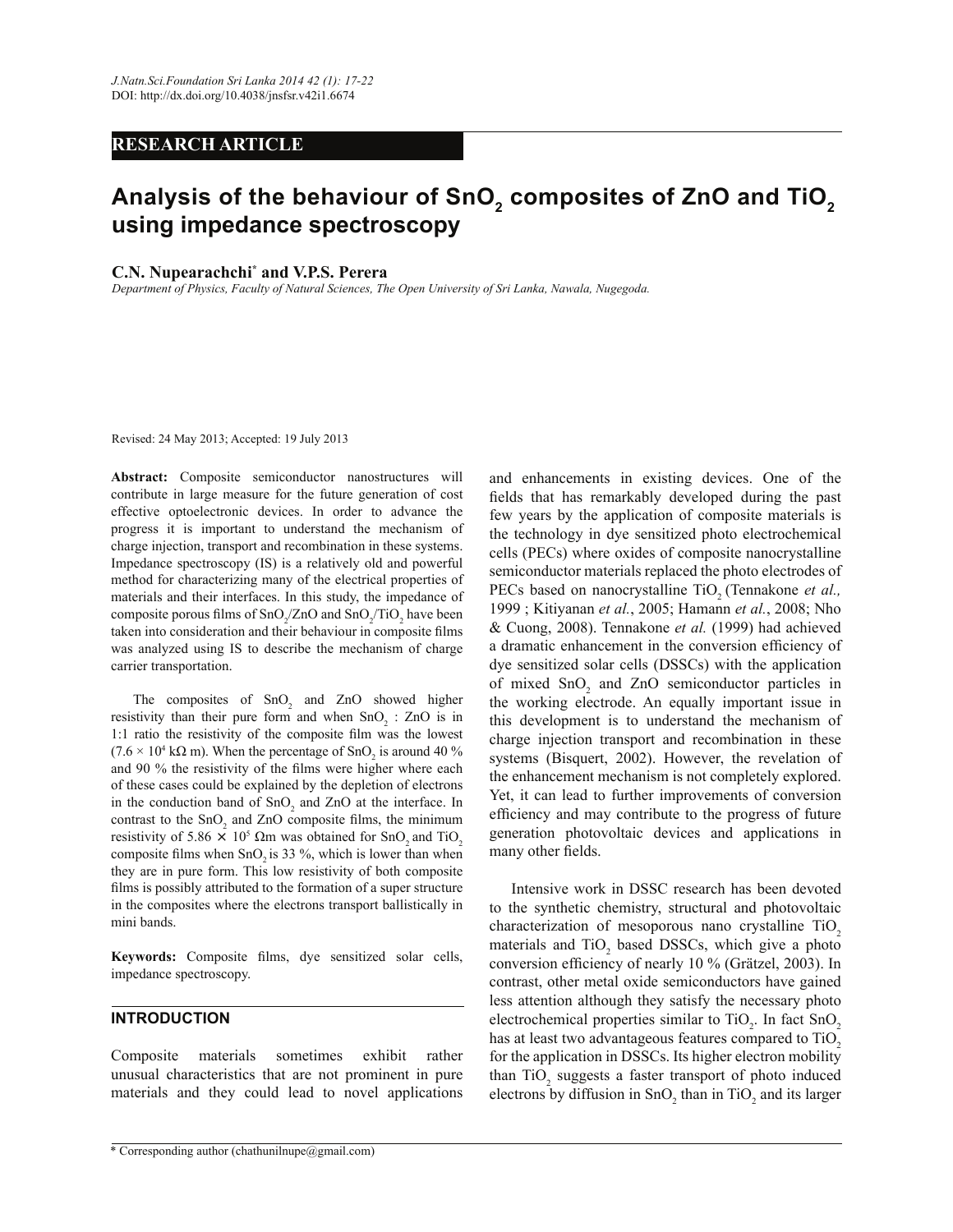band gap  $(3.8 \text{ eV})$  than the anatase phase of  $TiO<sub>2</sub>$  would create fewer oxidative holes in the valence band, so as to facilitate the long term stability of DSSCs (Qian *et al.*, 2009). However,  $SnO<sub>2</sub>$  based DSSCs were developed with less success and the conversion efficiencies of  $SnO<sub>2</sub>$ photo electrodes reported so far are much lower than those of TiO<sub>2</sub> (Chappel & Zaban, 2002).

 In this study, the impedance of composite porous films deposited on conducting tin oxide (CTO) glass has been taken into consideration. A series of composite films were made with different mass percentages of  $\text{SnO}_{2}/\text{ZnO}$ and  $\text{SnO}_2/\text{TiO}_2$ . Impedance spectroscopy was used as the measuring tool in their characterization.

# **METHODS AND MATERIALS**

A series of nanocrystalline composite films of  $SnO_2$  were prepared for different mass percentages of  $\text{SnO}_{2}/\text{ZnO}$  and  $SnO_2/TiO_2$  while keeping the total mass at 0.5 g. Films  $(1 \text{ cm} \times 1 \text{ cm})$  of thickness 10 µm were prepared using doctor blade method on conducting tin oxide (CTO) glass plates (15  $\Omega$ cm<sup>-2</sup>), by grinding SnO<sub>2</sub> and ZnO (or  $TiO<sub>2</sub>$ ) powder with acetic acid and Triton X-100 in ethyl alcohol. These films were sintered at 450  $\rm{^0C}$  in a furnace for 30 min.

 Complex plane impedance spectra of these films were measured by Solartron 1260 frequency response analyzer using SMART software, which is provided with the instrument. Sweeps were carried out for different mass percentages of  $\text{SnO}_{2}/\text{ZnO}$  and  $\text{SnO}_{2}/\text{TiO}_{2}$  films coated on CTO glass with Pt sputtered glass plate as the counter electrode by setting the AC level at 100 mV in the frequency range of 1 MHz - 1 Hz while measuring the impedance in 1.0 s integrations.

# **RESULTS AND DISCUSSION**

A characteristic Nyquist plot of semi circular shape was observed for all the mass ratios of composites of  $SnO_2$ / ZnO and  $\text{SnO}_2/\text{TiO}_2$  where some of them are shown in Figure 1 (a) and (b), respectively. Subsequently, to find the equivalent circuit and the significance of the different components the results were compared with a theoretical model. From the given impedance spectrum, the resistances and capacitance values of components in the equivalent circuit given in Figure 2 were calculated. The composites of  $SnO_2/ZnO$  and  $SnO_2/TiO_2$  films deposited on CTO glass model a cell where the contact resistance  $(Z_1)$  of the CTO glass and the oxide semiconductors is in series with the parallel combination of capacitance (C) and resistance of the composite film  $(Z_2)$  as shown in Figure 2.

4000



**Figure 1:** Nyquist plot of composite films made from (a)  $\text{SnO}_2$  / ZnO and (b)  $\text{SnO}_2 / \text{TiO}_2$ 

The values of the above parameters were found with the proper interpretation of the Nyquist plots using SMART software. For example, the capacitance was determined by examination of the maximum data point of the curve in the imaginary axis. The lowest intercept point of the curve with real axis gave a value for  $Z_1$  and the second intercept gave the value of total resistance  $Z_1$  and  $Z_2$ .



**Figure 2**: The equivalent circuit for composite  $\text{SnO}_2/\text{ZnO}$ and  $\text{SnO}_2 / \text{TiO}_2$  films

The average  $Z_1$  value did not vary significantly in all compositions of  $\text{SnO}_2/\text{ZnO}$  and  $\text{SnO}_2/\text{TiO}_2$  because it represents the contact resistance of the CTO glass with the composites, which was found to be around 486  $\Omega$  and 665  $Ω$ , respectively.

However, the average  $Z_2$  value, which is the parallel resistance of the films varied dramatically while altering the composition. The observation can be explained as follows for  $SnO_2/ZnO$  composite films. Since both the  $SnO<sub>2</sub>$  and  $ZnO$  are n-type semiconductors, their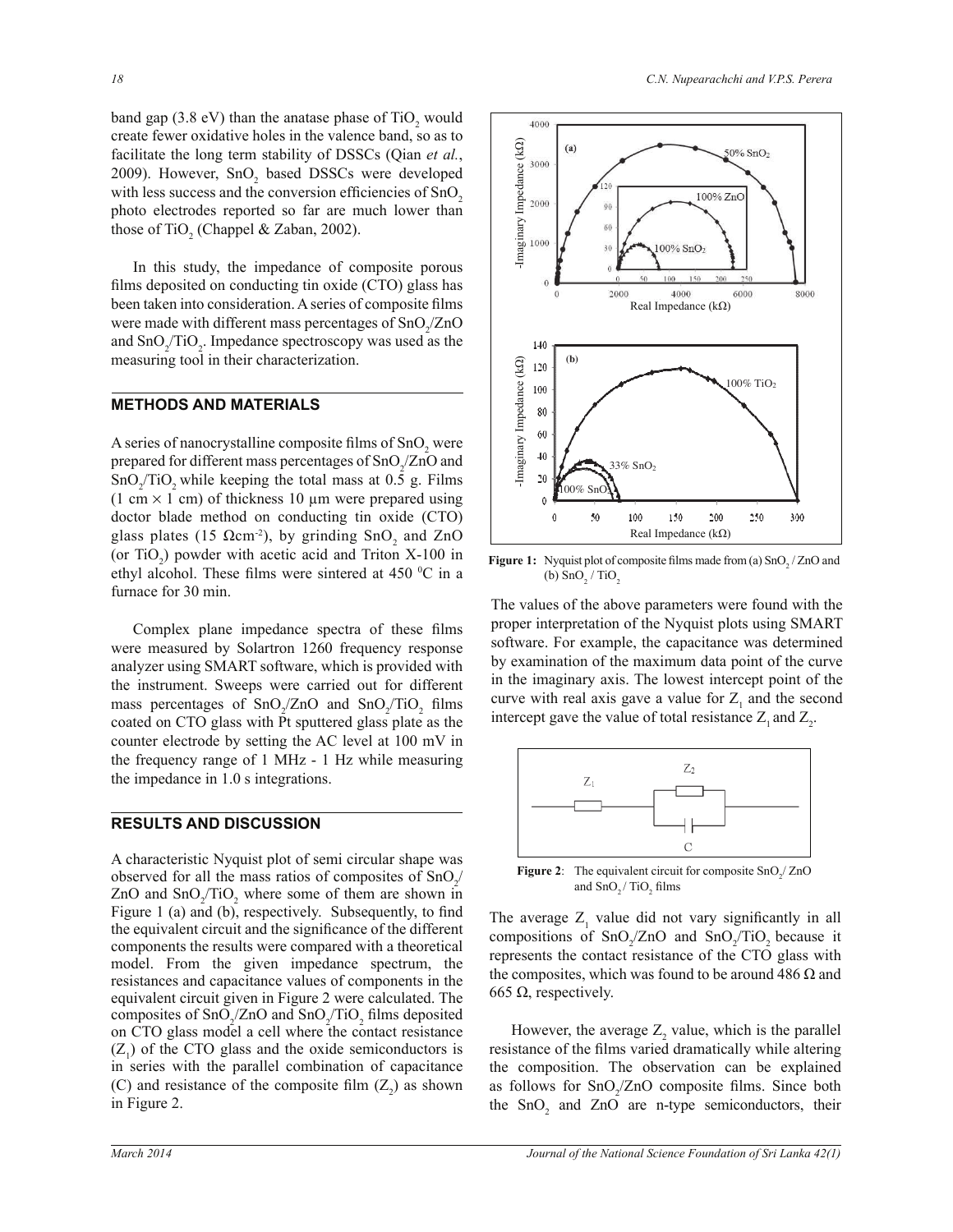

**Figure 3**: Plot of  $Z_2$  vs SnO<sub>2</sub>% (by weight) for SnO<sub>2</sub> and ZnO composite films

resistances are at low values when they are in pure form compared to other mixing ratios. In Figure 3, two peaks can be observed with minima at 50 % of  $SnO<sub>2</sub>$ . The peaks correspond to an introduction of 40  $\%$  and 90  $\%$  of SnO<sub>2</sub>. in the composite film. When we consider the first peak, the majority is ZnO particles ( $\sim 60$  % of the composite). Due to the space charge layer produced on ZnO by the depletion of electrons to  $SnO<sub>2</sub>$  particles (Zheng *et al.*, 2009; Uddin *et al.*, 2012), the conduction band is bent as shown in Figure 4(a).

In a single isolated  $SnO<sub>2</sub>$  or ZnO particle, band bending could not be observed because the particle size of both materials is less than 200 nm, where the depletion layer is generally spread out to 1  $\mu$ m.

 Figure 5 shows the scanning electron micrographs of (a) 100 %  $\text{SnO}_2$  and (b) 50 %  $\text{SnO}_2$  of  $\text{SnO}_2/\text{ZnO}$ composite films from which the particle sizes could be estimated. When the majority is SnO<sub>2</sub> particles as in



**Figure 4:** The mechanisms of electron transport in  $SnO<sub>2</sub>$  and  $ZnO$ composites at different mixing ratios (a)  $40\%$  SnO<sub>2</sub> (b) 90 %  $\text{SnO}_2$  and (c) 50 %  $\text{SnO}_2$ 



**Figure 5:** Scanning electron micrographs of (a) 100 % SnO<sub>2</sub> and (b) 50 %  $SnO<sub>2</sub>$  of  $SnO<sub>2</sub>/ZnO$  composite films

Figure 4(b), the electrons may travel through several  $SnO<sub>2</sub>$  particles to meet a ZnO particle, which relaxes to the conduction band edge of  $SnO<sub>2</sub>$  on its way. Now the electron has a lower energy than the conduction band of ZnO. The only possible path for the electron to travel through the ZnO particle is hopping through the shallow traps in the ZnO particles, which will increase the resistance very much. A very high resistivity of the second peak at the composition of 90 % of  $SnO<sub>2</sub>$ is attributed to this reason. When both materials are in 1:1 ratio, transferring electrons have a less tendency to fall into the conduction band edge of the neighbouring SnO<sub>2</sub> particles. Here the electrons travel from one ZnO particle to another, tunnelling through the conduction band of  $SnO<sub>2</sub>$  particles as shown in Figure 4(c). Therefore in this situation, resistance of the film decreases to the minimum.

 The results of this study correlates with the previous results of fabrication of dye-sensitized solar cells with composite of SnO<sub>2</sub> and ZnO (Kumara *et al.*, 2003). In the study the authors have clearly reported that the solar cells made with the 1:1 ratio of  $SnO<sub>2</sub>$  and ZnO has the highest efficiency.

In contrast to the  $SnO_2/ZnO$  composite films, the  $Z_2$  value rapidly decreased in the composite film of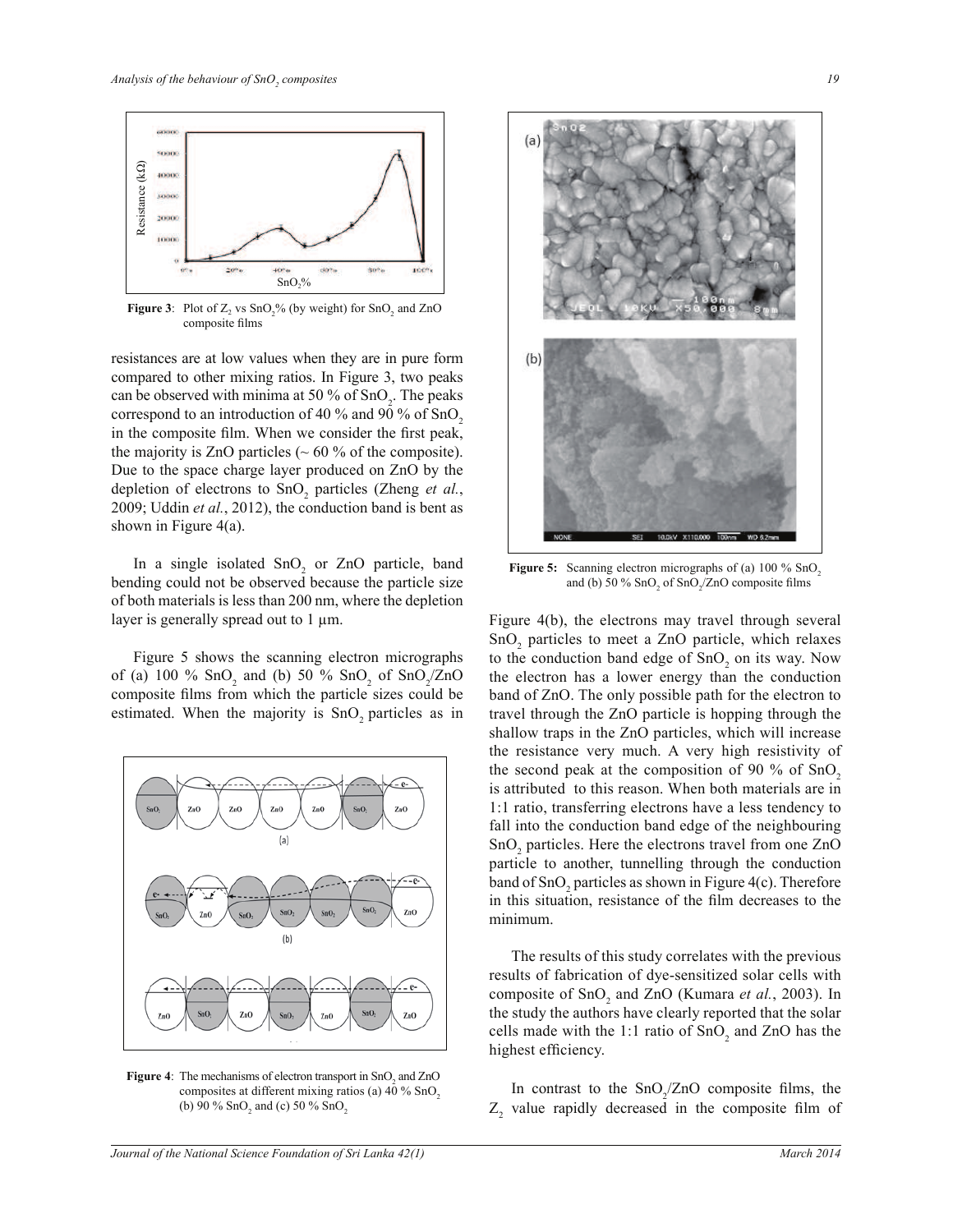

**Figure 6:** Plot of  $Z_2$  *vs* SnO<sub>2</sub> % (by weight) for SnO<sub>2</sub> and TiO<sub>2</sub> composite films

 $SnO_2/TiO_2$  while altering the composition (Figure 6). The wavy nature of the variation of impedance with the composition of the film is an interesting observation made in this study.

The average particle size of  $TiO<sub>2</sub>$  (Degussa P-25) and  $SnO<sub>2</sub>$  used in this study has been estimated with the particle size analyzer and scanning electron micrographs (SEM) and are in the order of 10 nm and 200 nm, respectively. Therefore at the preparation of the films, small TiO<sub>2</sub> particles tend to deposit on large SnO<sub>2</sub> particles, making a shell around it.

The thickness, *T* of a shell around a core particle of average radius *r* of this nature can be estimated using the formula

$$
T = \frac{r}{3} \times \frac{W_S \rho_S}{W_C \rho_C} \tag{1}
$$

where  $W_s$ : weight of shell material,  $W_c$ : weight of core material,  $\rho_s$ : density of shell material and  $\rho_c$ : density of core material (Bandaranayake *et al*., 2004).

 The thickness can also be related to the roughness factor *R* by the relation

$$
T = \frac{W_C}{\rho_s R A} \tag{2}
$$

where *A* is the surface area of the film.

The thicknesses of the  $TiO<sub>2</sub>$  shell calculated using the above formula at the points which gave maximum and minimum resistivity of the film at different compositions is given in Table 1. In these calculations the density of TiO<sub>2</sub> and SnO<sub>2</sub> is taken as  $4.23 \times 10^3$  kg m<sup>-3</sup> and  $6.25 \times$  $10<sup>3</sup>$  kg m<sup>-3</sup>, respectively. The number of TiO<sub>2</sub> particles,  *that resides in between two consecutive*  $SnO<sub>2</sub>$  *particles* in the composite is also estimated with the knowledge of the thickness of  $TiO<sub>2</sub>$  shell and the particle size of  $TiO<sub>2</sub>$ considering  $r \gg T$ .



**Figure 7:** Electron transport in (a) mini bands and (b) hetero structures of  $SnO<sub>2</sub>$  and  $TiO<sub>2</sub>$  composites

The resistivity of pure  $\text{SnO}_2(0.9 \text{ x } 10^6 \Omega \text{m})$  is very much less compared to the resistivity of pure TiO<sub>2</sub> (3.0 x 10<sup>6</sup>  $\Omega$ m) as evident from Figure 6. It also requires at least 20 % of  $TiO<sub>2</sub>$  in the composite film for monolayer coverage of  $\text{SnO}_2$  particle according to Table 1. Therefore when the direct contacts of  $SnO<sub>2</sub>$  particles are forbidden by the inclusion of high resistive  $TiO_2$  particles in between  $SnO<sub>2</sub>$  particles, it is obvious that the resistivity of the composite increases. This was prominent above 20 % of  $TiO<sub>2</sub>$  in the composite film. It is not clear why the resistivity decreases at 65 % and increases again at 50 % of  $SnO<sub>2</sub>$  in the composite film. This ambiguous behaviour has to be studied further to explain it meaningfully. The important finding of this study is that the resistivity of the composite film becomes lesser than the resistivity of both individuals when the film consists of 33 % of  $SnO<sub>2</sub>$ . In this composition the average number of  $TiO<sub>2</sub>$  particles in between two  $SnO<sub>2</sub>$  particles is found to be 8. This kind of reduction of resistivity in a composite nanostructure

**Table 1:** Thickness of  $TiO<sub>2</sub>$  shell on  $SnO<sub>2</sub>$  particles and average number of  $TiO<sub>2</sub>$  particles resides in between two  $SnO<sub>2</sub>$ particles at different  $SnO<sub>2</sub>$ % of the composite films.

| $SnO, \%$ | $33\%$ | 50 %  | 65 %  | $80\%$ |
|-----------|--------|-------|-------|--------|
| $T$ (nm)  | 41.19  | 20.28 | 10.14 | 5.07   |
| N         |        | 4     |       |        |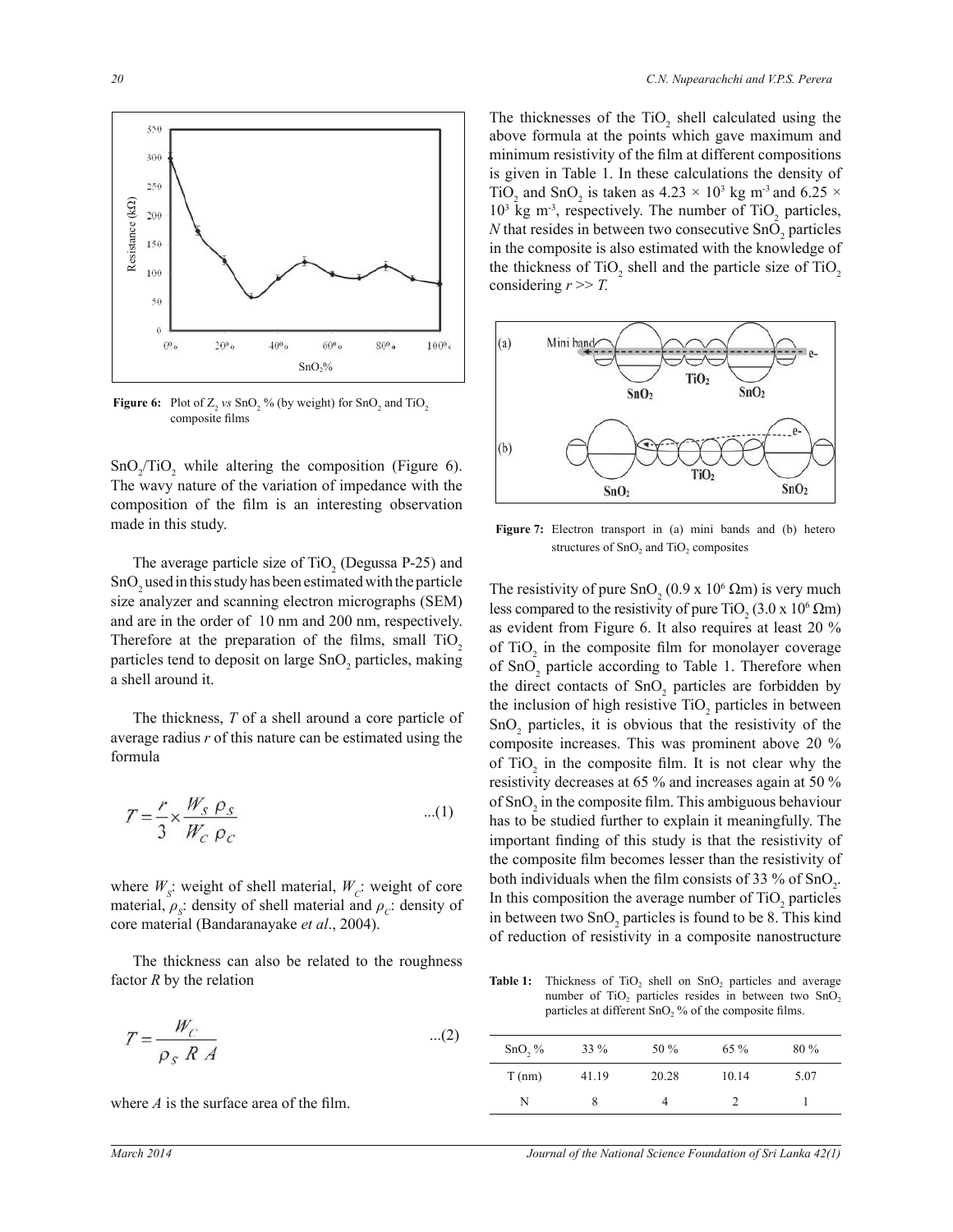could only happen due to the formation of a super structure where electrons move ballistically (Figure 7a). The electron confining Bohr radius, *α* of a nanoparticle is given by

$$
\alpha = \frac{\hbar}{\left(2m^* E\right)^{\frac{1}{2}}} \tag{3}
$$

where  $m^*$  is the electron effective mass.

The formation of a super structure with  $SnO<sub>2</sub>$  and TiO<sub>2</sub> seems possible, when the effective mass of electrons in SnO<sub>2</sub> and TiO<sub>2</sub> are considered, which are  $0.1m_e$  and  $10m_e$ , respectively ( $m_e$ ) rest mass of electron). The small effective mass of electrons in  $SnO<sub>2</sub>$  makes a longer length for electron confinement in  $SnO<sub>2</sub>$ . Therefore, even 200 nm particles of  $SnO<sub>2</sub>$  could contribute to form a super structure in this composite film. On the other hand although the calculations indicate that there are 8 particles of  $TiO<sub>2</sub>$  in between two  $SnO<sub>2</sub>$  particles at this composition, in practice, it can vary from place to place.

 Therefore the reason for the other compositions greater than 33 % of  $SnO<sub>2</sub>$  are unable to work as super structures is possibly because of the direct contacts of  $SnO<sub>2</sub>$  at high  $SnO<sub>2</sub>$  percentage levels, which do not support the formation of super structures. When the  $SnO<sub>2</sub>$  composition further reduces, the super structure disappears and band bending occurs in the  $TiO<sub>2</sub>$  phase (Figure 7b). At this stage a rapid increment of the resistivity of the composite could be observed as seen in Figure 6.

#### **CONCLUSION**

The composites made by mixing  $SnO<sub>2</sub>$  and ZnO particles showed a high resistivity compared to each of them in pure form. However, compared to other mixing ratios, when  $SnO<sub>2</sub>$  and ZnO are in 1:1 ratio the resistivity of the composite film was the lowest  $(7.6 \times 10^4 \text{ k}\Omega \text{m})$ . Again when the percentage of  $SnO<sub>2</sub>$  is around 40 % and 90 % the resistivity of the films were higher. Each of these cases can be explained by the depletion of electrons in the conduction band of  $SnO<sub>2</sub>$  and ZnO at the interface and the formation of a space charge layer. The analysis of impedance spectroscopic measurements of SnO<sub>2</sub> and ZnO composite films showed that the suggested approach is capable of describing the optimum mixing ratio of 1:1 in a frequency resolved measurement domain.

In contrast to the  $SnO<sub>2</sub>$  and ZnO composite films, a minimum resistivity of  $5.86 \times 10^5$   $\Omega$ m was obtained for

 $\text{SnO}_2$  and  $\text{TiO}_2$  composite films when the percentage of  $SnO<sub>2</sub>$  is 33 %, which is lower than when they are in pure form. This low resistivity of the film is possibly attributed to the formation of a super structure in the composite where the electrons transport ballistically in mini bands. These structures could be preliminary tested in the future for optoelectronic devices such as solar cells to optimize their efficiencies.

### **REFERENCES**

- 1. Bandaranayake K.M.P., Seneviratne M.K.I., Weligamuwa P.M.G.M. & Tennakone K. (2004). Dye sensitized solar cells made from nanocrystalline  $TiO<sub>2</sub>$  films coated with outer layers of different oxide materials. *Coordination Chemistry Reviews* **248**: 1277 − 1281. DOI: http://dx.doi.org/10.1016/j.ccr.2004.03.024
- 2. Bisquert J. (2002). Theory of the impedance of electron diffusion and recombination in a thin layer. *The Journal of Physical Chemistry B* **106**: 325 − 333. DOI: http://dx.doi.org/10.1021/jp011941g
- 3. Chappel S. & Zaban A. (2002). Nanoporous  $SnO<sub>2</sub>$ electrodes for dye sensitized solar cells: improved cell performance by the synthesis of  $18 \text{nm}$  SnO<sub>2</sub> colloids. *Solar Energy Materials and Solar cells* **71**: 141 − 152.
- 4. Grätzel M. (2003). Dye sensitized solar cells. *Journal of Photochemistry and Photobiology C: Photochemistry Reviews* **4**: 145 − 153.
- 5. Hamann T.W., Martinson A.B.F., Elam J.W., Pellin M.J. & Hupp J.T. (2008). Aerogel templated ZnO dye sensitized solar cells. *Advanced Materials* **20**: 1560 − 1564. DOI: http://dx.doi.org/10.1002/adma.200702781
- 6. Kitiyanan A., Pavasupree S., Kato T., Suzuki Y. & Yoshikawa S. (2005).  $TiO<sub>2</sub>$ -  $ZrO<sub>2</sub>$  mixed metal oxide electrode for a dye sensitized solar cell. *Asian Journal on Energy and Environment* **6**(3): 165 − 174.
- 7. Kumara G.R.R.A., Tennakone K., Kottegode I.R.M., Bandaranayake P.K.M., Knno A., Okuya M., Kaneko S. & Murakami K. (2003). Efficient dye-sensitized photoelectrochemical cells made from nanocrystalline tin (IV) oxide- zinc oxide composite films. *Semiconductor Science and Technology* **18**: 312 − 318. DOI: http://dx.doi.org/10.1088/0268-1242/18/4/321
- 8. Nho P.V. & Cuong T.K. (2008). Preparation and characterization of nanocomposite TiO<sub>2</sub>/ SnO<sub>2</sub> films. *VNU Journal of Science, Mathematics-Physics* **24**: 42 − 46.
- 9. Qian J., Liu P., Xiao Y., Jiang Y., Cao Y., Ai X. & Yang H. (2009). TiO<sub>2</sub> coated multilayered  $SnO<sub>2</sub>$  hollow microspheres for dye sensitized solar cells. *Advanced Materials* **21**: 3663 − 3667.

DOI: http://dx.doi.org/10.1002/adma.200900525

10. Tennakone K., Kumara G.R.R.A., Kottegoda I.R.M.